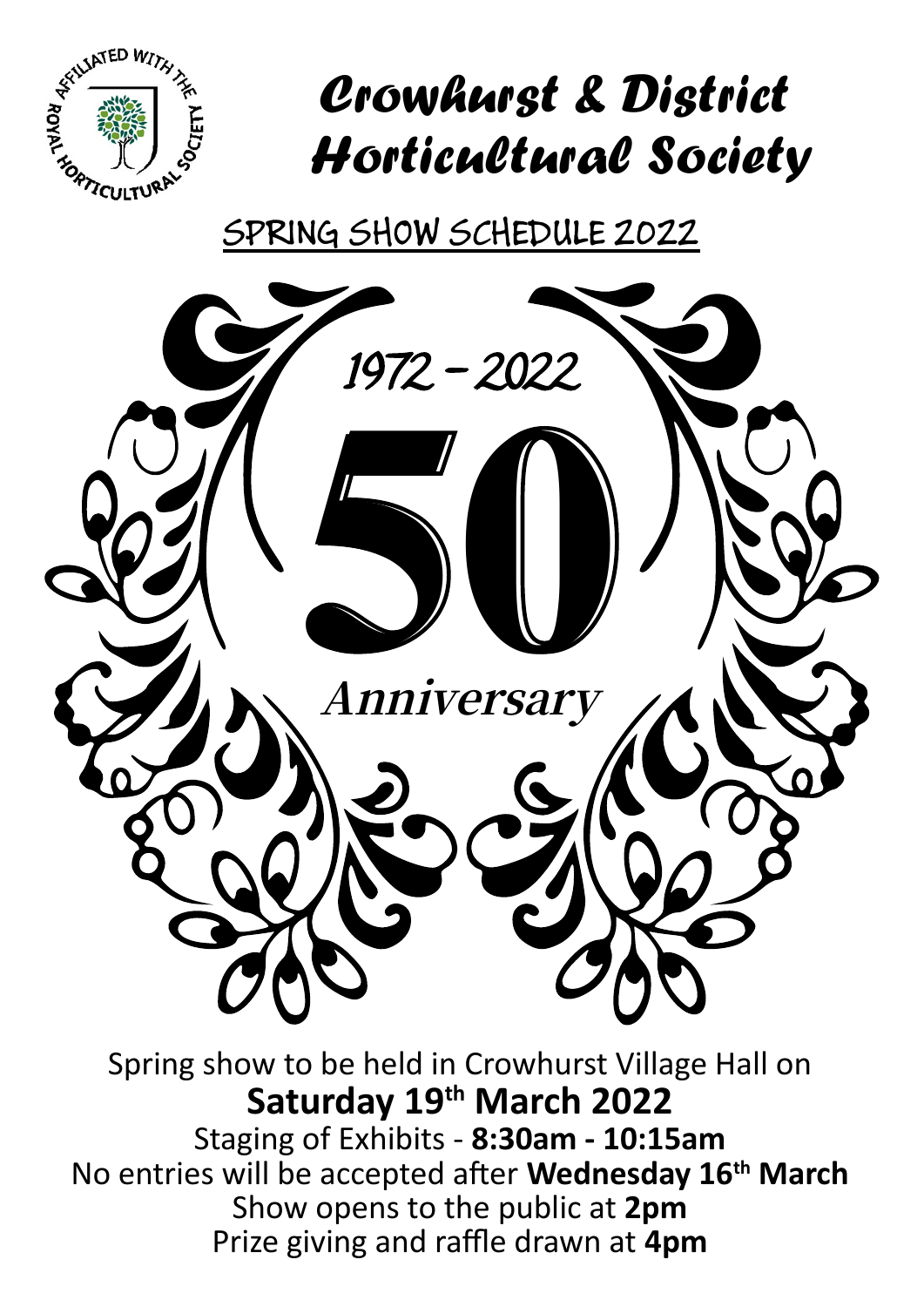# Crowhurst & District Horticultural Society **2021 – 2022**

**PRESIDENT** *vacant*

**LIFE MEMBERS** Mr & Mrs D Gower, Mr B Cripps, Mrs N Hudson, Mr & Mrs D Bastin

## OFFICERS of the SOCIETY

**CHAIRMAN** Mary Boorman 01424 774102 **HON. TREASURER** Alan Humphrey 07870525441 **MEMBERSHIP SECRETARY** Alan Humphrey 07870525441 **SHOW SECRETARY** Oliver Boorman-Humphrey

### MEMBERS of the COMMITTEE

Jo Crouch (Fayre Cmte and Children's repr.), Tim Knaggs (Honey Bee repr.)

## CHAIRMAN'S WELCOME

Hello everyone. Welcome to the 2022 Spring Flower show schedule! It is so lovely to be creating this show schedule once more after a challenging few years for everyone, that saw many of our events and shows sadly cancelled due to the restrictions sanctioned by the pandemic.

For 2022 we have much to celebrate as Covid is (hopefully) getting well behind us and it is our 50th Anniversary! The society was founded all those years ago back in 1972 by a few local gardeners, growers and nursery men and it is quite a tribute to think it has kept going for all that time! We are planning a special summer afternoon "Tea Party" to be held in July where all our members and long-term supporters can enjoy sharing memories.

There is also the Queen's Platinum Jubilee being celebrated this year in June. I am sure all the communities around will offer some events for us all to enjoy and join in for this amazing tribute to such a wonderful reign. Keep your eyes out for some special classes in our shows this year to commemorate that.

We are so pleased that by reading this schedule you are interested in our show and we WELCOME everyone to join in our shows and events especially in this celebratory year! We're looking forward to a bumper, bright and cheerful Spring show and to meeting you all once more after such a long time.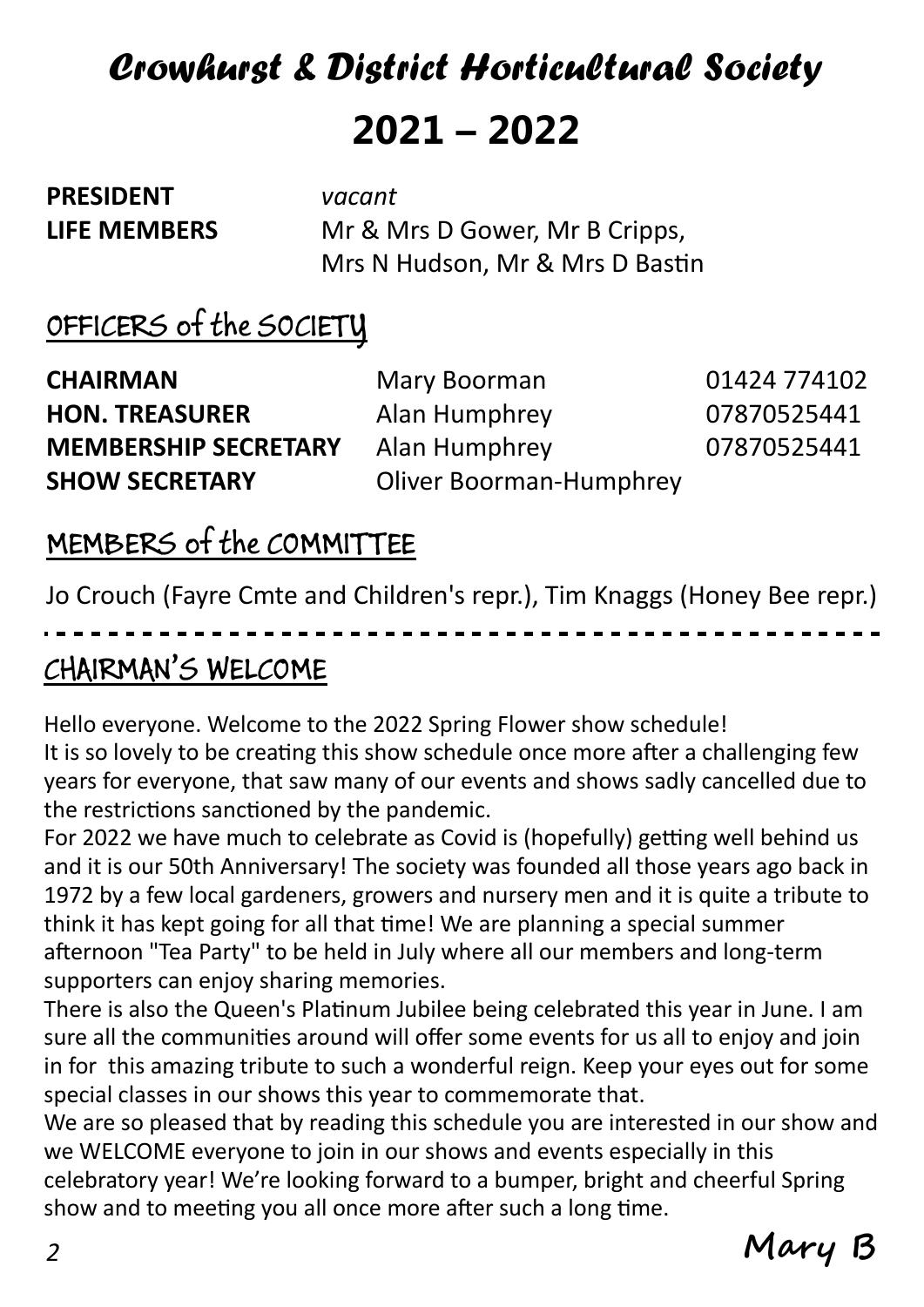# **SPRING SHOW**

Autumn show to be held at Crowhurst Village Hall on **Saturday 19th March**.

## SHOW PROGRAMME

- Hall open for staging of exhibits : **8:30am 10:15am**
- Hall closed for judging : **10:15am 2pm**
- Show open to the public : **2pm 4:30pm**
- Prize giving and raffle drawn : around **4pm**

### SUBMITTING ENTRIES

Details of how to submit your entries for the show can be found on page 8.

## **JUDGING**

Judges are chosen by the committee. The name of the judge for each section can be found above each list of classes. The hall must be cleared by **10:15am** on the morning of the show to allow judging to commence promptly at 10:30am. During the judging, only judges and stewards will be allowed in the hall.

## TROPHIES & AWARDS

REG FORD MEMORIAL TROPHY Most points in floral classes BOB CLAYTON MEMORIAL TROPHY Best exhibit in floral classes WALTER GASSON TROPHY Winner of picked flowers class 22 CARRIE BREEDS SPRING TROPHY Most points in floral art classes GORDON APPS SHIELD Best exhibit in handicrafts classes JOHN WATMORE TROPHY Most points in handicrafts classes L & J CABS TROPHY Best entry in cookery classes BRIAN CROUCH MEMORIAL TROPHY Most points in children's classes VISITOR'S CHOICE AWARD Best first prize, chosen by visitors

All current spring trophy holders should return their trophies to a member of the committee by the end of **FEBRUARY 2022**.

**DETAILS OF HOW TO SUBMIT YOUR ENTRIES FOR THE SHOW CAN BE FOUND ON PAGE 8.**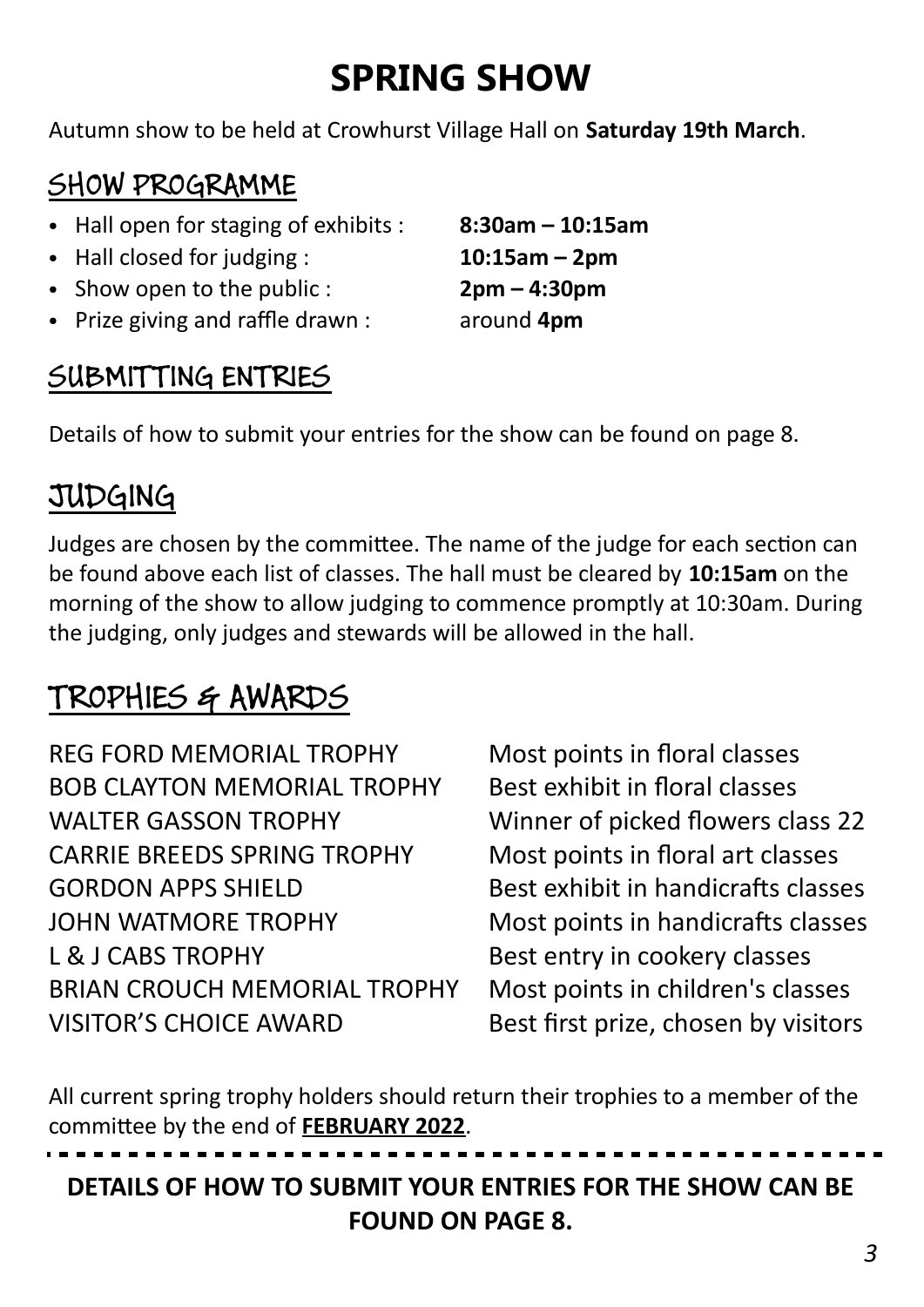# **SPRING SHOW CLASSES**

# CUT DAFFODILS

See page 11 for definitions. *Judge: Dave Pilbeam*

- 3 cut TRUMPET DAFFODIL stems *(one variety)*
- 2 1 cut TRUMPFT DAFFODIL stem
- 3 cut LARGE CUPPED DAFFODIL stems *(one variety)*
- 1 cut LARGE CUPPED DAFFODIL stem
- 3 cut SMALL CUPPED DAFFODIL stems *(one variety)*
- 1 cut SMALL CUPPED DAFFODIL stem
- 3 cut DOUBLE DAFFODIL stems *(one variety)*
- 1 cut DOUBLE DAFFODIL stem
- 3 cut MULTI-HEADED DAFFODIL stems *(one or more varieties)*
- 1 cut MULTI-HEADED DAFFODIL stem
- 3 cut MINIATURE DAFFODIL stems *(one variety)*
- 3 cut DAFFODIL stems *(any one variety not listed above)*
- 3 vases of 3 DAFFODIL stems *(3 different varieties)*
- My favourite DAFFODIL *(any variety)*

# PLANTED BULBS

*Judge: Dave Pilbeam*

- Pot of planted DAFFODILS *(any variety, pot 8" diameter or less)*
- Pot of planted MINIATURE DAFFODILS *(pot 8" diameter or less)*
- Pot of planted TULIPS *(any variety, pot 8" diameter or less)*
- Single planted HYACINTH in a pot *(pot 6" or less)*
- Bowl of 3 HYACINTHS *(one or more colours, bowl 8" or less)*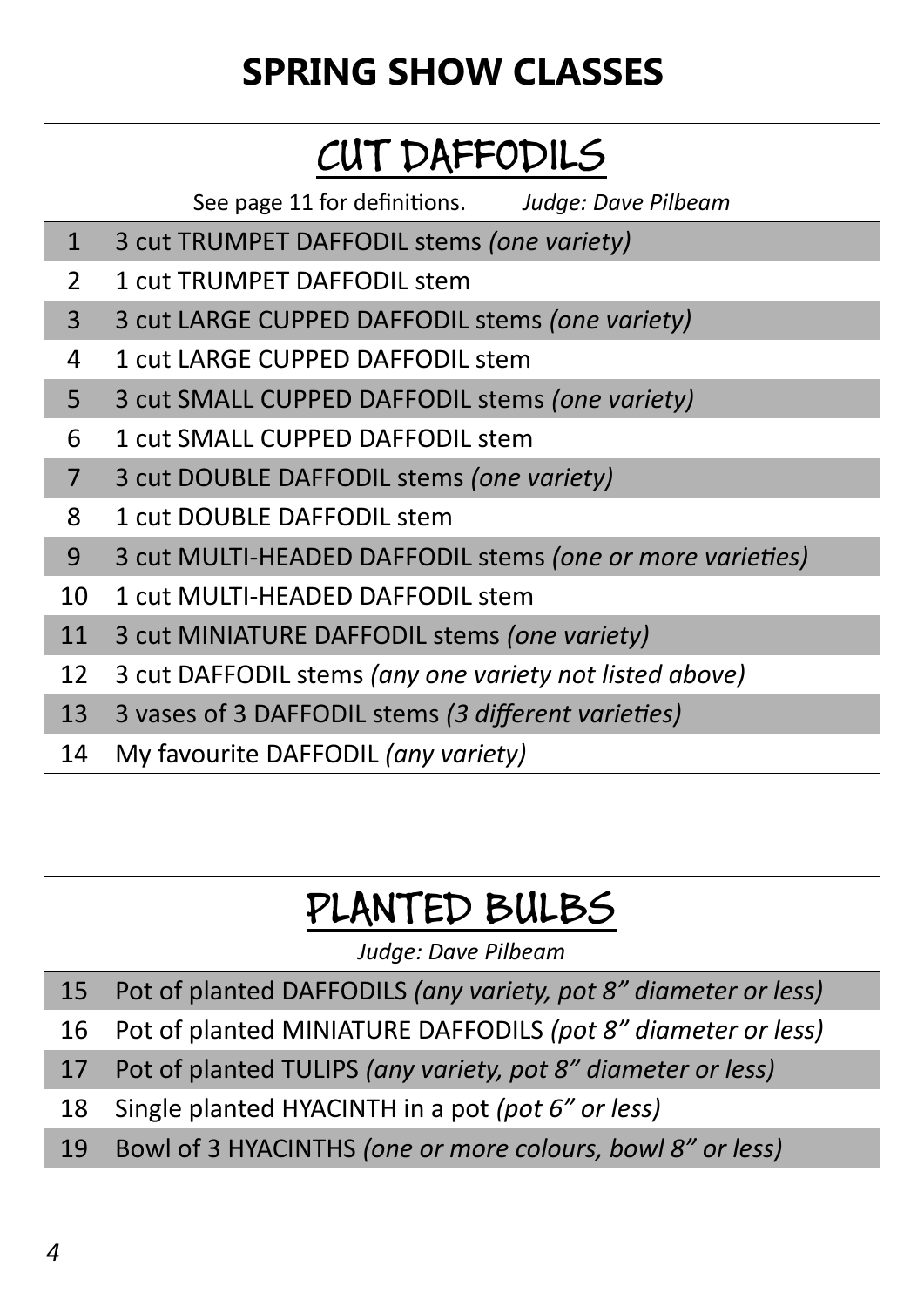# FLOWERS

*Judge: Dave Pilbeam*

- 20 Bowl of planted POLYANTHUS *(bowl 8" or less)*
- 21 Bowl of picked GARDEN PRIMROSES *(bowl 4" or less)*
- 22 Vase of picked MIXED SPRING FLOWERS
- 23 Vase of MIXED FOLIAGE
- 24 3 stems of picked POLYANTHUS in a vase
- 25 3 stems of picked HELLEBORE flowers in a vase
- 26 1 CAMELLIA stem with 1 bloom *(any variety)*
- 27 FLOWERING POT PLANT *(pot 8" or less)*
- 28 FOLIAGE POT PLANT *(pot 8" or less)*

# FLORAL EXHIBITS

Flowers need not have been grown by the exhibitor. Exhibits do not have to done in situ. See page 11 for definitions. The maximum space allowed is **20" (50cm) square (height unlimited)**, unless otherwise stated. *Judge: Ann Brookes*

- 29 A SPRING EXHIBIT for Mother's Day
- 30 "THE GOLDEN YEARS", an exhibit to commomorate a 50<sup>th</sup> anniversary using shades of yellow and orange.

# PHOTOGRAPHY

Maximum size 7"×5"(18cm×13cm). Exhibit to not have been shown before and<br>unframed. Exhibitors to have only one entry per class. Judge: Ann Brookes unframed. Exhibitors to have only one entry per class.

- 31 "BIRD LIFE"
- 32 "PARTY TIME"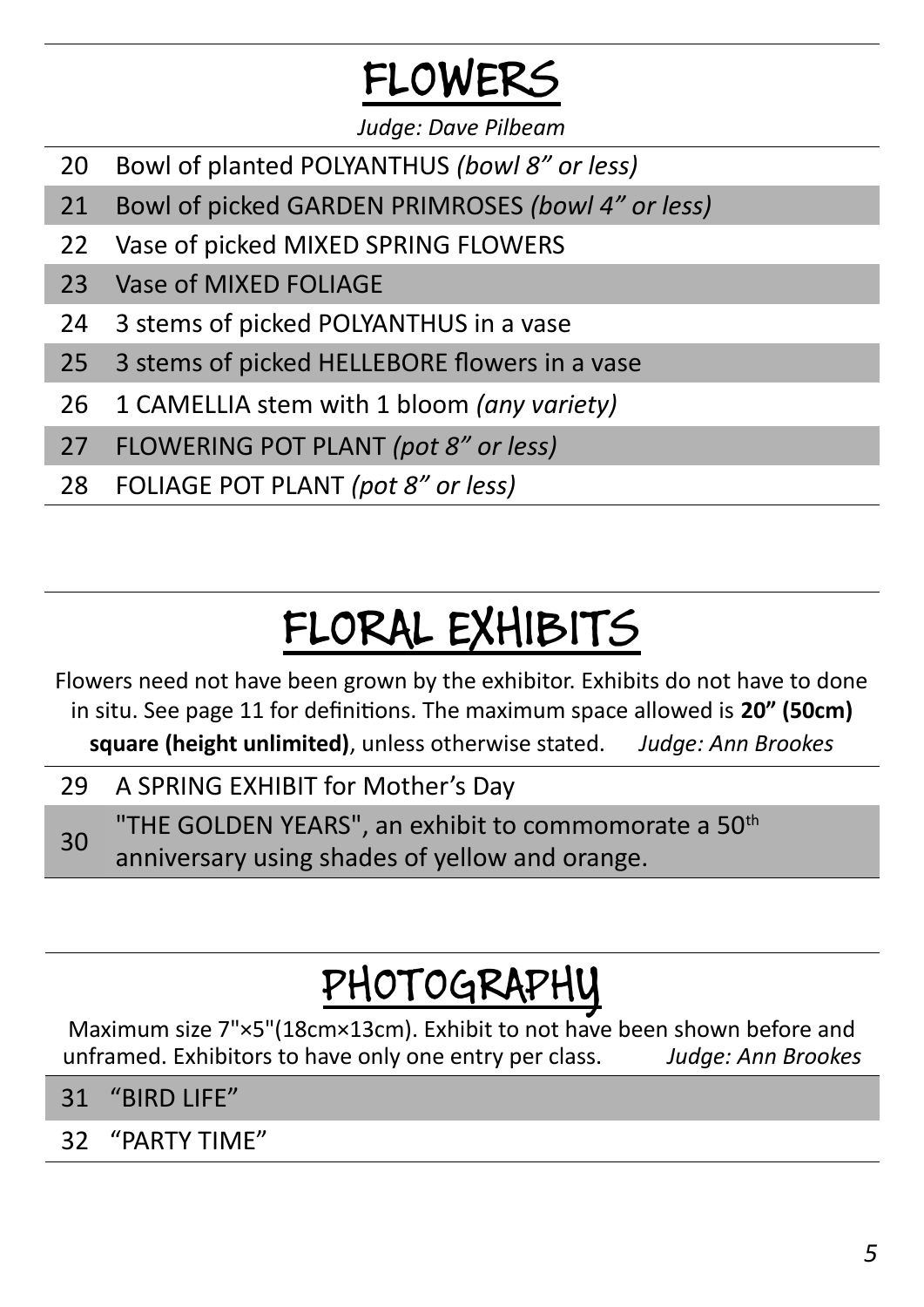# HANDICRAFTS

*Judge: Avril Parrini*

- 33 A HAND-CRAFTED ITEM, using any medium (*max size 12" square*)
- 34 A golden anniversary GREETINGS CARD, using any materials, max size A5 folded
- 35 CROWHURST WI ONLY

# COOKER

Domes will be provided. *Judge: Avril Parrini*

- 36 A savoury FLAN or QUICHE *(approx. 8" diam)*
- <sup>37</sup> VICTORIA SANDWICH with raspberry jam filling *(approx. 8" diam) A Victoria sandwich is made with fat*
- 38 3 LEMON MUFFINS
- 39 5 pieces of a TRAYBAKE, any flavour(s), labelled *This class is open to men only*

# CHILDREN'S CLASSES

*Judges: Ann Brookes & Oliver Boorman-Humphrey*

- 40 An Easter COLOURING, any materials or colours. See page 11.
- 41 A spring MINIATURE FAIRY GARDEN in a plastic seed tray, using any accessories
- 42 A vase of SPRING FLOWERS, picked from your garden
- 43 3 chocolate shredded wheat EASTER NESTS, decorated

*Exhibits and displays from the local community groups to be confirmed.*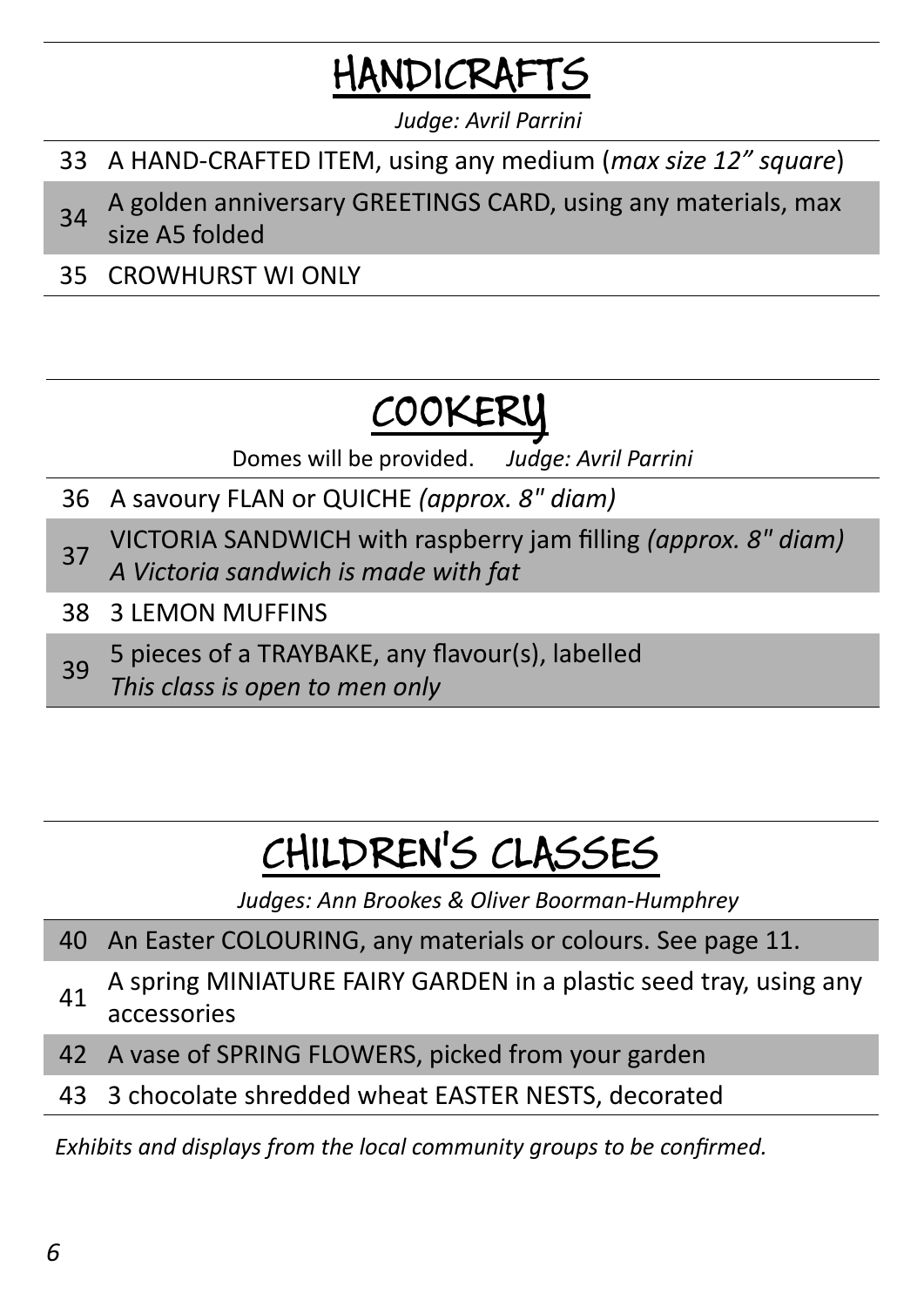



# **Mantel Farm**

**Garden Farming Shop** Henley Down, Catsfield , East Sussex, TN33 9BN

#### Call into our shop or use our Local delivery service.

**Rural Training Courses** Animal Feed, Bedding, Equipment, Housing & Runs **Large selection of Poultry** Chicken Boarding when you go away **Beekeeping Equipment Wild Bird Seed, Peanuts & Sunflower Hearts** 

SHOP OPENING HOURS: Fri & Sun: 10am - 4pm 01424 830357 info@mantelfarm.co.uk more information or shop online at:

www.mantelfarmshop.co.uk

## **TABLE HIRE** *from C&DHS*

Forty 6'×2' light-weight GOPAK folding tables available for hire.

### **Only £3 per table, per day**

*Perfect for garden parties, weddings and fêtes*

*Contact Alan on 07870525441 for more details*

Why not visit our website at **www.crowhursthorticultural.org.uk** Subscribe to our e-newsletter to receive our latest news direct to your inbox!

|      |                            |             | <b>Crowhurst &amp; District Horticultural Society</b><br>Founded 1972<br>President: vacant . Chairman: Mary Boorman . Membership Secrt. Alan Humphrey |                      |                   |                  |                    |  |
|------|----------------------------|-------------|-------------------------------------------------------------------------------------------------------------------------------------------------------|----------------------|-------------------|------------------|--------------------|--|
| Home | <b>About Us</b>            | <b>News</b> | <b>Events Calendar</b>                                                                                                                                | <b>Photo Gallery</b> | <b>Contact Us</b> | <b>Downloads</b> | Links              |  |
|      | rict Horticultural Society |             | Good Evening & Welcome                                                                                                                                |                      |                   |                  | <b>Quick Links</b> |  |

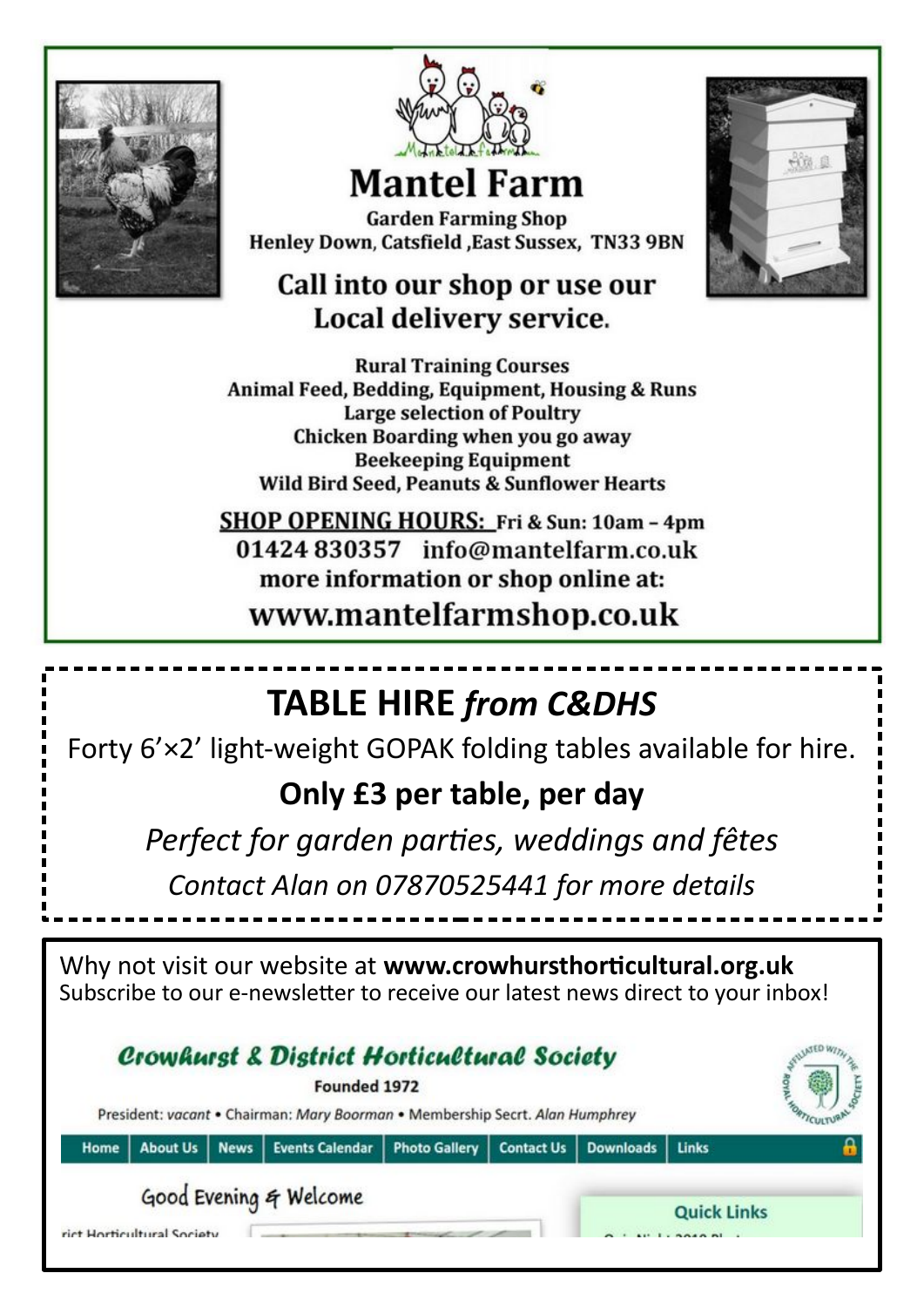## **SHOW ENTRY DETAILS**

### CLASS ENTRY FEES

Children's classes FREE All other classes and the 20p per class

### SUBMITTING ENTRIES

Entries can be submitted until **7pm** on the preceding **WEDNESDAY** to the show. You do not have to be a member of the society to exhibit!

There are two methods of submitting entries:

- ➔ Online via our website *Visit us at www.crowhursthorticultural.org.uk and follow the links. Entry fees are payable to the treasurer on the morning of the show.*
- ➔ Using the enclosed entry form *Complete the relevant form given and post to any of the following people, enclosing your entry fees:*
- **RITA GOWER** 22 FOREWOOD RISE, CROWHURST, TN33 9AH 01424 830560 **JO CROUCH** REDWINGS, STATION RD, CROWHURST, TN33 9DB 01424 830029 **MARY BOORMAN** GRAY'S COTTAGES, BATTLE HILL, BATTLE, TN33 0BS 01424 774102

For children's entries, please ensure the child's name and age is added to the entry form, along with a responsible adult's details.

Please ensure you are familiar with the rules of exhibiting given on page 10 before submitting any entries.

#### PRIZE MONEY

|             | <b>FIRST</b>    | <b>SECOND</b> | <b>THIRD</b>    |
|-------------|-----------------|---------------|-----------------|
| All classes | 60 <sub>p</sub> | 40p           | 20 <sub>p</sub> |

Prize money can be collected from the treasurer between 2pm and 4:30pm on the afternoon of the show. Prize money not collected before the close of the show will be treated as a donation to the Society.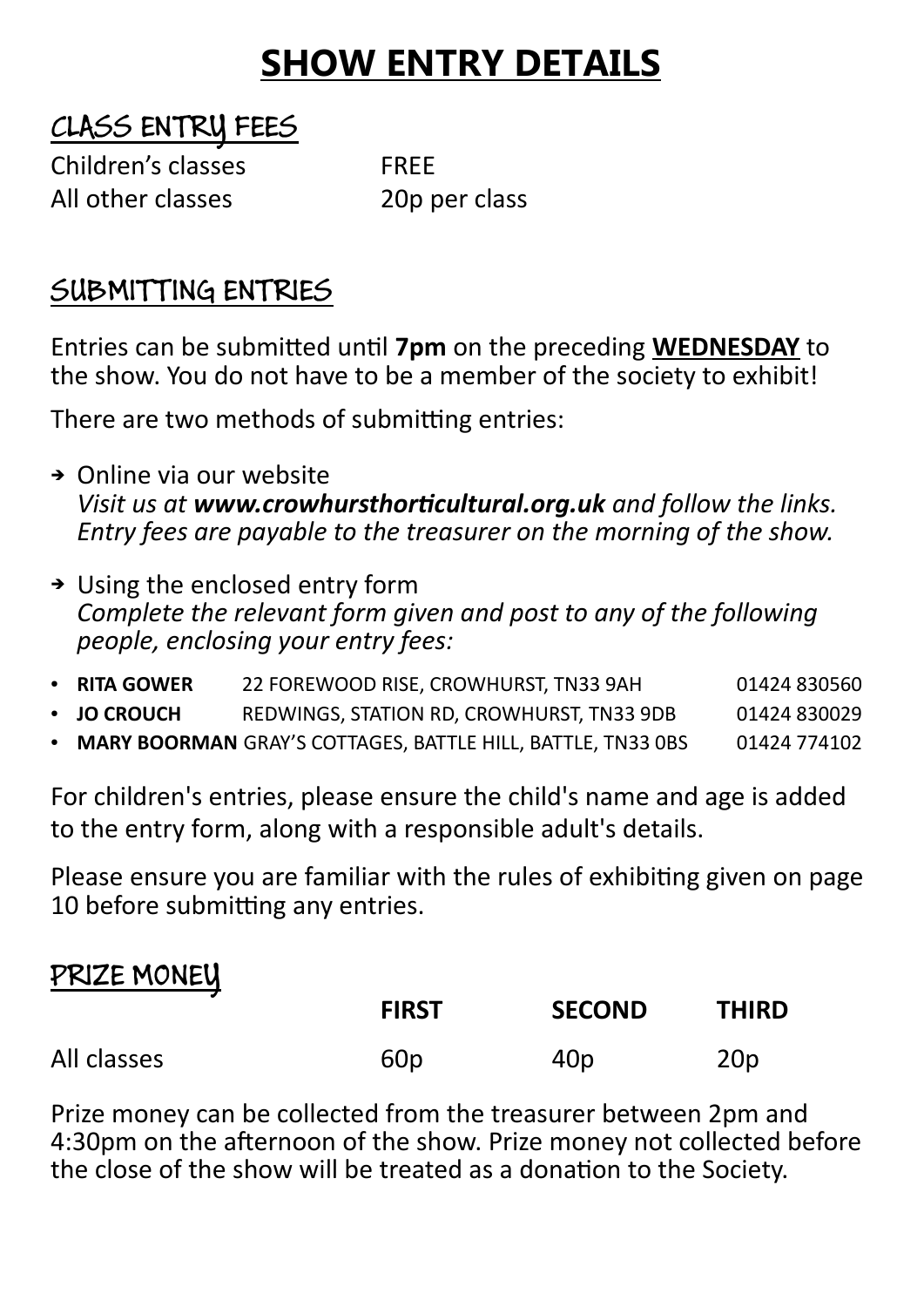## **ENTRY FORM - SPRING SHOW - Sat 19th March 2022**

Please **circle** the classes below that you wish to enter.

### **CLASSES 1-43 - 20p per class**

|  |  | $1 \mid 2 \mid 3 \mid 4 \mid 5 \mid 6 \mid 7 \mid 8 \mid 9 \mid 10$ |  |  |
|--|--|---------------------------------------------------------------------|--|--|
|  |  | $11$   12   13   14   15   16   17   18   19   20                   |  |  |
|  |  | 21   22   23   24   25   26   27   28   29   30                     |  |  |
|  |  | 31 32 33 34 35 36 37 38 39                                          |  |  |

#### **CHILDREN'S CLASSES 40-43 - Free**

|             | 40             | 41                    | 42 | 43 |                                                                                                                                       |
|-------------|----------------|-----------------------|----|----|---------------------------------------------------------------------------------------------------------------------------------------|
|             |                | <b>CHILD'S NAME</b>   |    |    | AGE<br><u> 1980 - Johann John Stone, mars et al. (b. 1980)</u>                                                                        |
| <b>NAME</b> | <b>ADDRESS</b> |                       |    |    |                                                                                                                                       |
|             |                | <b>No. of Entries</b> |    |    | <b>Amount Enclosed Amount Enclosed</b>                                                                                                |
|             |                |                       |    |    | If you wish to donate your winnings to the society, please tick here.<br>I hereby agree to abide by the rules of the society. SIGNED. |
|             |                |                       |    |    | Entry details can be found on page 8                                                                                                  |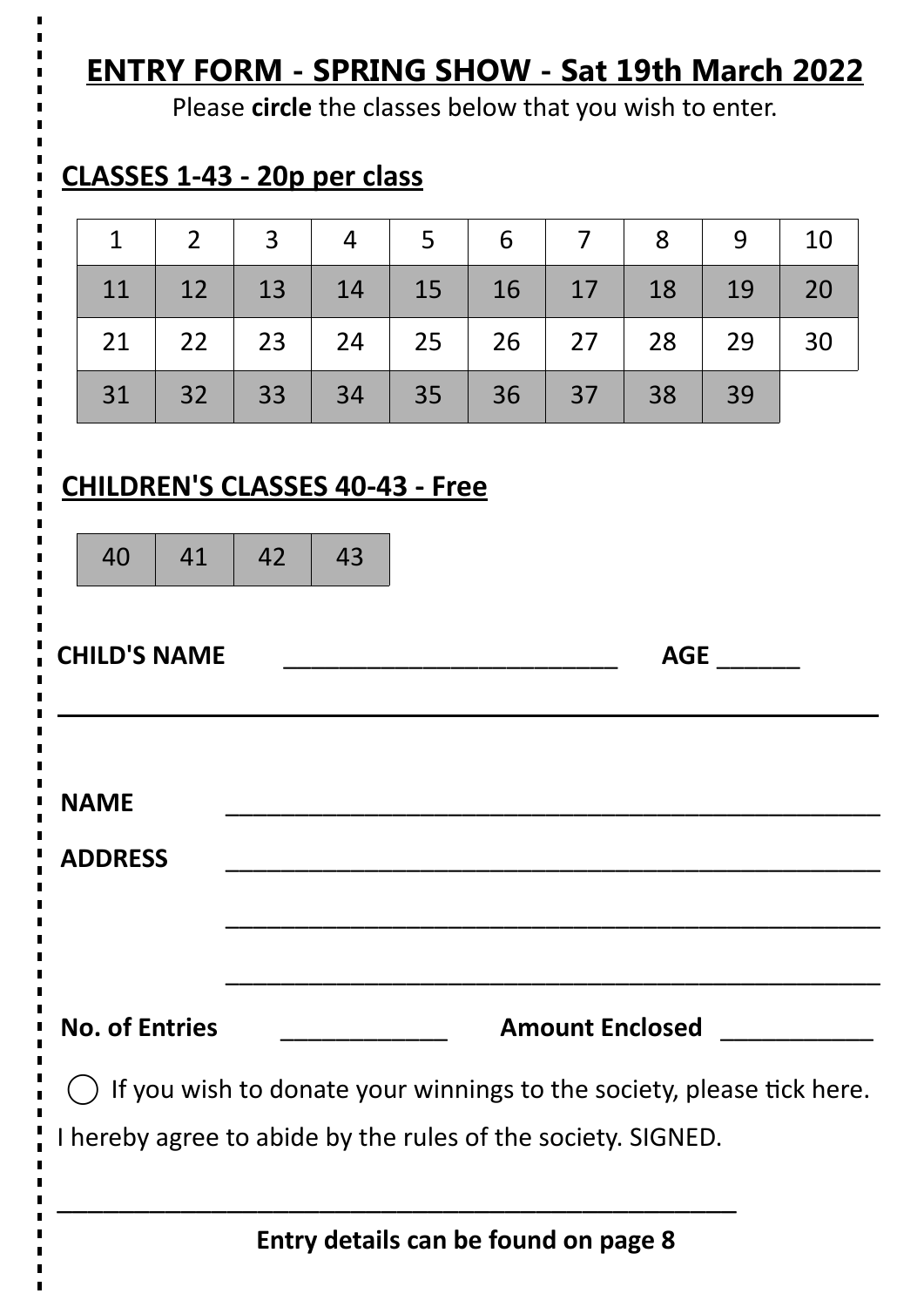# **RULES**

- **1.** The Society shall be known as THE CROWHURST & DISTRICT HORTICULTURAL **SOCIETY**
- **2.** All persons intending to exhibit must give notice to the Show Secretary not later than the Wednesday preceding the Show in which they wish to exhibit, by handing in their completed entry form and paying the necessary fees. Late entries may be accepted at the discretion of the Show Secretary. If accepted, double the normal entry fee will be payable.
- **3.** All exhibits must be staged before 10.15 am on the morning of the Show, at which time the hall will be cleared for judging.

#### **THIS RULE WILL BE STRICTLY ENFORCED**

- **4.** Produce must have been grown by the Exhibitor in his or her own garden or allotment for not less than two months preceding the Show unless otherwise stated in the schedule.
- **5.** Exhibitors must supply their own trays, dishes, vases, or other receptacles for their exhibits (unless otherwise stated). A vase must have a greater height than the diameter of its mouth.
- **6.** Collections of vegetables must contain the distinct kinds specified. (Distinct kinds mean for instance, Peas, Beans, Carrots, Cabbage etc.). Antirrhinums, Petunias, Verbena, Phlox drummondi, are classified as annuals for the purpose of the show schedule.
- **7.** No exhibits may be removed before 4.30pm at any of the shows. The Committee will be pleased to accept any exhibits to sell for the Benefit of the Society.
- **8.** The Committee will appoint the Judges, whose decision will be **FINAL**. Judges are empowered to withhold prizes where there is not sufficient competition, or when the exhibits are of insufficient merit. They can award extra prizes with the consent of the Committee, who will set the amount.
- **9.** No exhibitor may enter more than one exhibit in any class.
- **10.** The points awarded for the Challenge Cups will be: 3 for a first prize, 2 for a second and 1 for a third. Winners of the Cups must undertake to return the cups to the Society two weeks before the relevant show in the following year.
- **11.** All vegetables will be judged by their fitness for use, and must be divested of all superfluous leaves. Lettuce to be shown with the roots on.
- **12.** The Committee reserve the right to inspect any garden or allotment of any exhibitor, and to decide any questions not provided for in these rules.
- **13.** Any objection must be lodged in writing before 4pm on the day of the Show together with a 50p deposit, which will be refunded if the objection is upheld.
- **14.** Judging for all the shows will be guided by R.H.S. rules, amplified where necessary by the regulations of specialist societies such as the N.D.S., R.N.R.S. and N.A.F.A.S.
- **15.** The Society will take all possible care of the exhibits, but will not be responsible for any loss or damage that may arise.
- **16.** Prize money not collected before the close of the Show will be donated to the Society.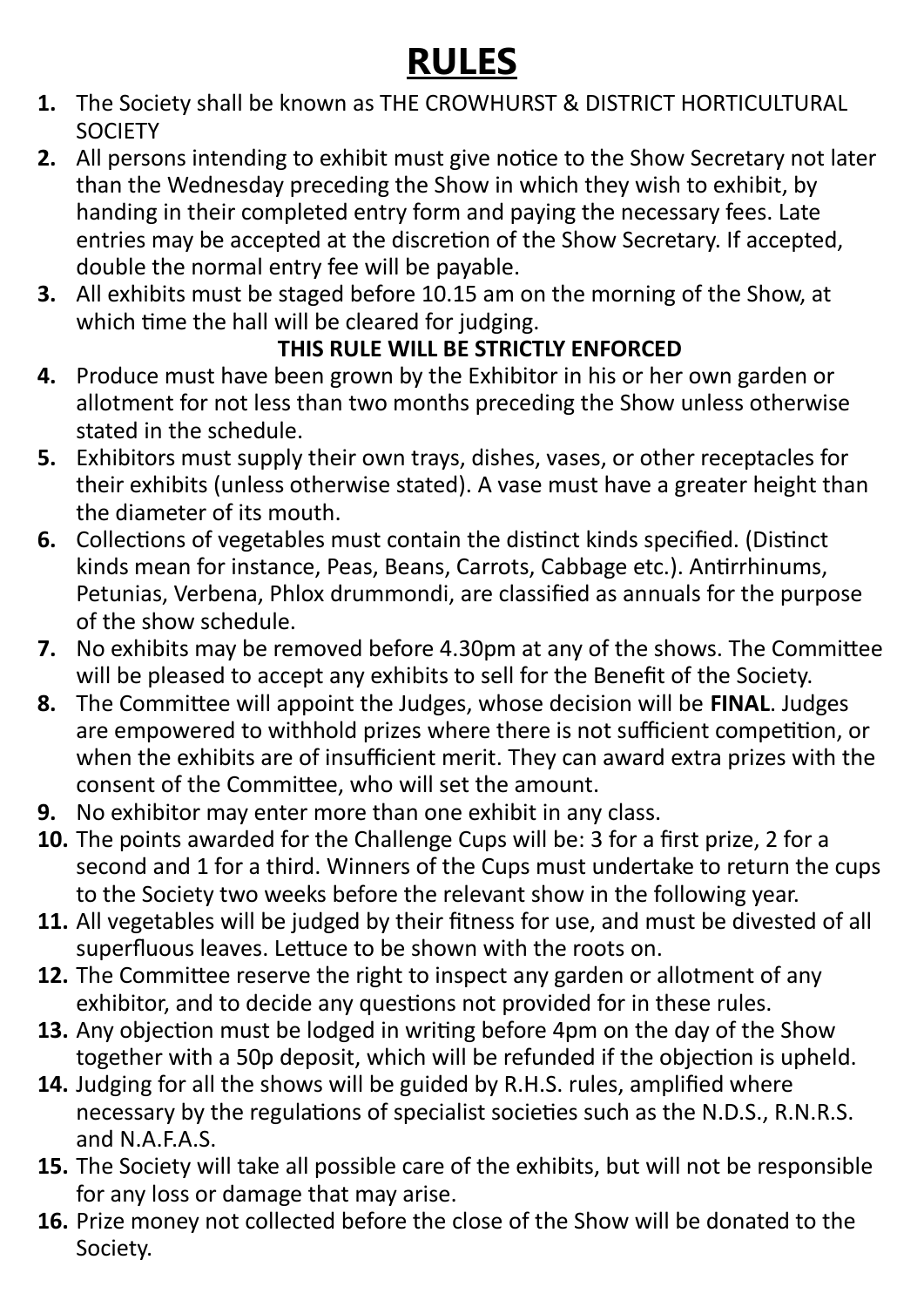## **CHILDRENS CLASS 40**



# **SOCIETY DEFINITIONS**

#### **FLORAL EXHIBITS**

**Exhibit** This is composed of natural plant material, with or without accessories, contained within the space specified

**Natural Plant** This is any vegetable matter. It includes fresh, dried, garden, wild or made up plant material, flowers, foliage, fruit, vegetables or seaweed. All may be additionally coloured.

#### **NARCISSUS/DAFFODIL CLASSES**

Please note that the names Narcissus and Daffodil are one and the same.

#### **TRUMPET NARCISSUS/DAFFODIL**

The trumpet should be as long or longer than the petals (Parianth).

#### **LONG CUPPED NARCISSUS/DAFFODIL**

The cup should be more than one third of, but less than the length of the petals.

#### **SMALL CUPPED NARCISSUS/DAFFODIL**

The cup should be no more than one third of the length of the petals.